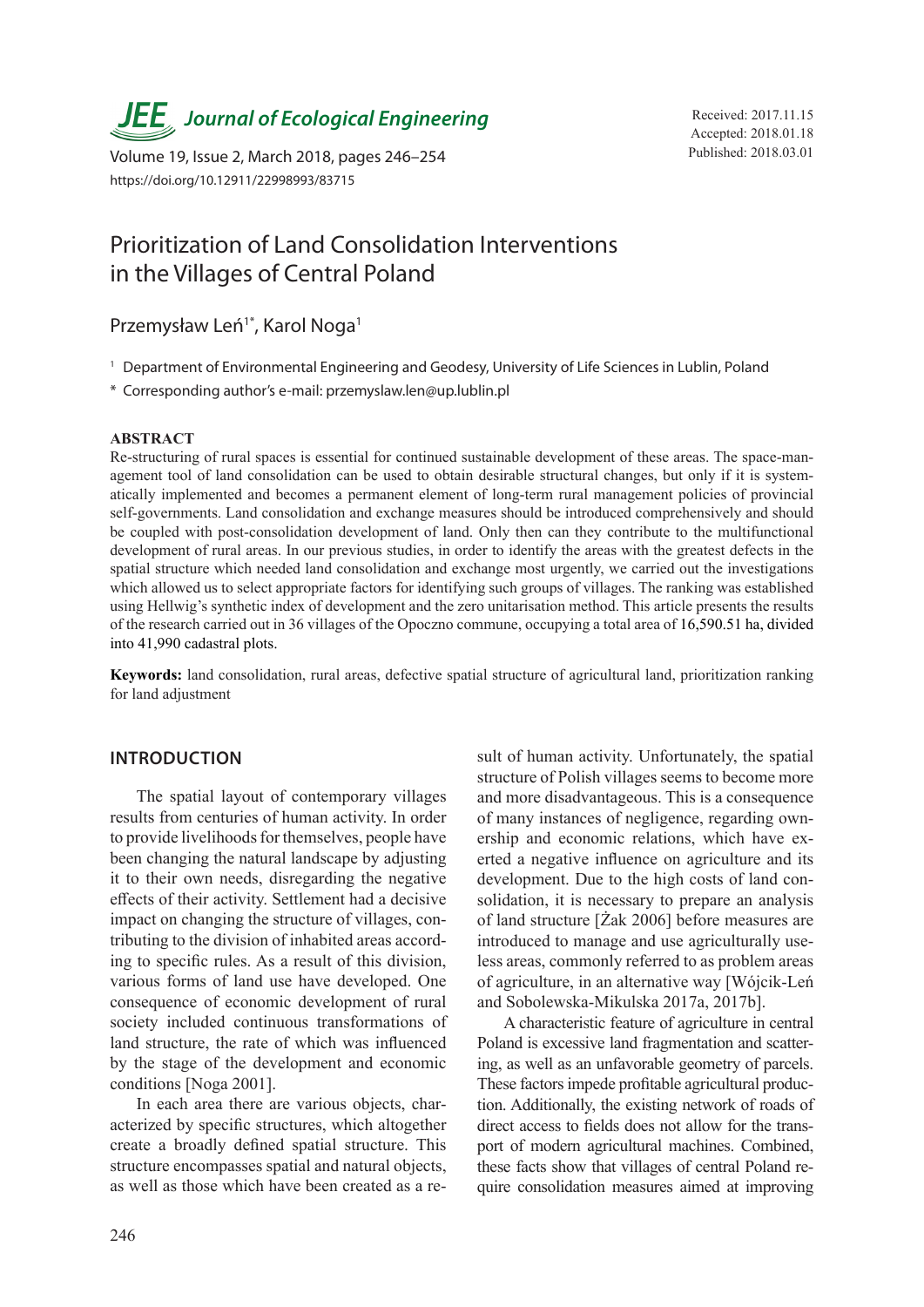the parameters of the spatial structure of land [Dawidowicz and Zrobek 2014, 2016]. This problem pertains also to other regions of Poland. Substantial defects are found in the farmland located in the eastern [Stręk 2017] and south-eastern [Kwinta and Gniadek 2017, Wójcik-Leń and Stręk 2017] parts of Poland. The defective spatial structure of these areas impedes the process of creating a full-featured real estate cadastre [Mika 2016, 2017].

The law defines consolidation in the following way [Act 1982]: *a land adjustment measure, aiming at transformation of the spatial structure of lands located in rural areas in such a way as to create more favourable conditions for farming by improving the land-distribution structure of agricultural holdings and distribution of parcels in holdings, as well as by adjusting parcel boundaries to the existing water drainage systems, roads, and topography.* The Rural Development Programme [RDP 2014] for the years 2014–2020, describes land consolidation as a measure that involves: *the creation of new land parcels, having a different layout than the original ones, with a view to reducing the number of small, scattered parcels that make up a holding, and increasing their average size. As part of a consolidation project, land management activities are also conducted after land consolidation, which include the creation of a functional network of access roads to farming and forestry land and the regulation of hydrological regime in the consolidated area.*  Land consolidation results in new organization of agricultural holdings, and improves the land structure coefficient by decreasing the number of plots, increasing their area, reducing the distance between the plots and the farmstead, and changing the irregular shape of plots.

The objective of this article was to establish a prioritization ranking of land consolidation and exchange interventions for 29 villages of the Opoczno commune, located in the Łódź Voivodeship. The research area covered 12,384.55 ha of farmland divided into 15,652 land parcels (cadastral plots).The ranking list was created using Hellwig's synthetic index of development and the zero unitarisation method (ZUM). The calculations were based on data gleaned from the real cadastre database of the District Office of Opoczno. On the basis of an algorithm for selecting groups of factors for the purpose of land consolidation prioritization in rural areas [Leń 2018], appropriate factors were selected, taking into consideration the specific features of the examined area.

# **CHARACTERISTICS OF SELECTED FACTORS**

The first stage of the study involved selecting the factors which characterized the spatial structure of the area, studied at three levels of specificity. For this purpose, we used an algorithm developed by Leń [2018] for selecting groups of factors for prioritization of land consolidation in rural areas.

The first specificity level consists of general factors, specific factors, access to roads, and agricultural productivity ratio. General factors communicate the most important information about the analysed objects. The information is derived from cadastral databases and includes:  $Gx_1$  – total area of the precinct [ha],  $Gx_2$  – total number of plots in the precinct,  $Gx_3$  – number of residents,  $Gx_4$  – number of residents per 1  $km^2$ ,  $Gx_5$  – percentage of the area of land owned by individual farmers,  $Gx_6$  – percentage of the area of plots owned by individual farmers,  $Gx$ <sub>7</sub> – average area of the plot in the village [ha]. The second significant group of factors, classified as the first level of data specificity, involves specific factors significantly supplementing the information about private lands. These include:  $PLx_1$  – number of registration units in the precinct,  $PLx_2$  – number of registration units of farms,  $PLx_3$  – percentage of registration units of farms,  $PLx_4$  – number of registration units of land which does not form part of farms,  $PLx_5$ percentage of registration units of land which do not form part of farms,  $PLx_6$  – number of plots per registration unit of farms,  $PLx_7$  – area of plots owned by farms [ha],  $PLx_8$  – percentage of the number of plots owned by farms in relation to all private lands,  $PLx_9$  – percentage of the area of plots in relation to all private lands,  $PLx_{10}$  – average number of plots per registration unit,  $PLx_{11}$  – average area of a registration unit (ha). The third group of factors refers to the plots without the direct access to agricultural transport roads:  $Rx_1$  – percentage of the number of plots without access to roads and  $Rx_2$  – percentage of the area of plots without access to roads. The fourth group of factors refers to agricultural productivity ratio:  $APx_1$  – cropland productivity ratio,  $APx_2$  – grassland productivity ratio. The above-mentioned ratios were calculated based on the factors conveying information about the area of cropland and grassland (meadows, pastures) as well as their soil classes.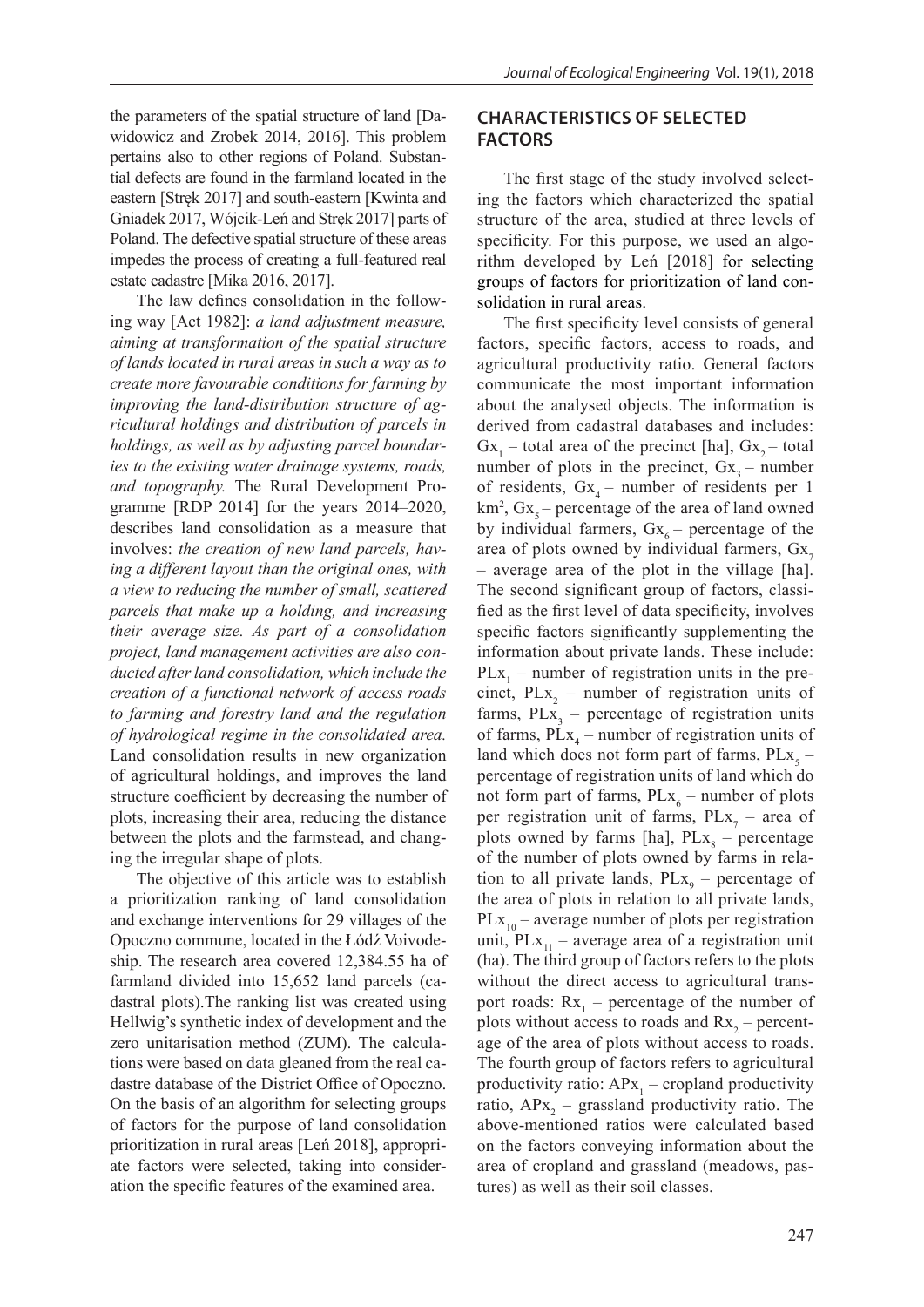The selection of factors at the second level of data specificity depends on the geographical situation of the analysed territory. Therefore, the second level of specificity of data includes (wholly or optionally, depending on the survey area) information about fragmentation of the farms' land identified as: (area)  $Ax_1$  – average plot area (ha). For the purposes of more specific analysis of fragmentation, we calculated the synthetic land fragmentation index:  $LFx_1$  – synthetic index of fragmentation and shape of plots in the analyzed villages:  $Sx_1$  – average value of the plot shape index,  $Sx_2$  – synthetic plot shape index.

The third level of specificity of factors characterizes the analysed area in terms of the effectiveness and project potential during land consolidation works. At this level, detailed analyses concerning the ownership structure and land use characteristic of the analysed village are carried out. The structure of ownership is composed of the following factors:  $OSx_1$  – percentage of land owned by the Agricultural Property Agency of the State Treasury,  $OSx_2$  – percentage of land owned by the State Forests,  $OSx_3$  – percentage of land owned by communities,  $OSx_4$  – percentage of land owned by cooperatives,  $OSx_5$  – percentage of land owned by churches and religious associations,  $OSx_6$  – percentage of land owned by land communities,  $OSx_7$  – percentage of land owned by powiats. The selection of factors takes into account only certain forms of ownership (registration groups) listed in the regulation concerning the land and buildings register [Regulation 2013]. The percentage of other forms of ownership in most cases does not occur in rural areas, so it can be neglected at this stage of the analysis. It is common knowledge that the effects of land consolidation works depend on the existing conditions characteristic of the specific object. If the object is characterized by a large number of elements that cannot be replaced, so-called 'project invariants', the potential deliverable of project works is considerably smaller than for the objects without such limitations. Therefore, it is necessary to analyse the structure of use for which identification was adopted according to groups of land specified in the regulation concerning land and buildings register [Regulation 2013]. This group also comprises the following factors:  $LUx_1$  – percentage of orchards – S,  $LUx_2$ – percentage of built-up agricultural land – Br,  $LUx_3$  – percentage of cropland with trees and shrubs  $-$  Lzr,  $LUx_4$  – percentage of pond bot-

 $toms - Wsr, LUx<sub>5</sub> - percentage of ditch bottoms$ – W, LUx<sub>6</sub> – percentage of wasteland – N, LUx<sub>7</sub> – percentage of forestland – Ls,  $LUx_{8}$  – percentage of land with trees and shrubs  $-$  Lz, LUx<sub>9</sub>  $$ percentage of housing area  $-B$ , LUx<sub>10</sub> – percentage of industrial area – Ba,  $LUx_{11}$  – percentage of other built-up land – Bi,  $LUX_{12}$  – percentage of urbanized land without buildings or under building development – Bp,  $LUX_{12}$  – percentage of leisure grounds – Bz,  $LUx_{14}$  – percentage of surface mining land in use – K,  $LUx_{15}$  – percentage of roads – dr,  $LUx_{16}$  – percentage of railway grounds – Tk,  $LUx_{17}$  – percentage of other transport grounds – Ti,  $LUx_{18}$  – percentage of land for the construction of public roads or railway lines – Tp,  $LUx_{19}$  – percentage of ecological land – E-R, E-Ł, E-Ps, E-Ls, E-Lz, E-Lzr, E-Wp, E-Ws, E-N,  $LUx_{20}$  – percentage of bottoms of internal seawaters – Wm,  $LUx_{21}$  – percentage of bottoms of flowing surface waters – Wp,  $LUx_{22}$ – percentage of bottoms of still surface waters – Ws,  $LUx_{23}$  – percentage of various lands – Tr [Leń 2018].

In Figure 1, the colour red was used to mark the set of factors at each of the three levels of specificity selected for the Poświętne commune (central Poland) on the basis of the universal algorithm.

The resulting group of factors at three levels of specificity characterizing the analysed area at a further stage of works will be subject to a statistical analysis, since multi-dimensional statistical methods that aid in determining the synthetic measures are helpful in the analyses concerning the urgency of land consolidation and exchange works and, in particular, in the comparative spatial analyses. Synthetic measures replace the numerous set of features of the analyzed object with a single aggregate variable, thanks to which the analyzed villages can be ordered according to the urgency of land consolidation and exchange works being under consideration. Therefore, a ranking of urgency of land consolidation works has been designed.

### **Prioritization of demand for land consolidation works**

The ranking of urgency of land consolidation and exchange works was made for all the 36 villages of the Opoczno commune, on the basis of Hellwig's synthetic index of development and the zero unitarisation method.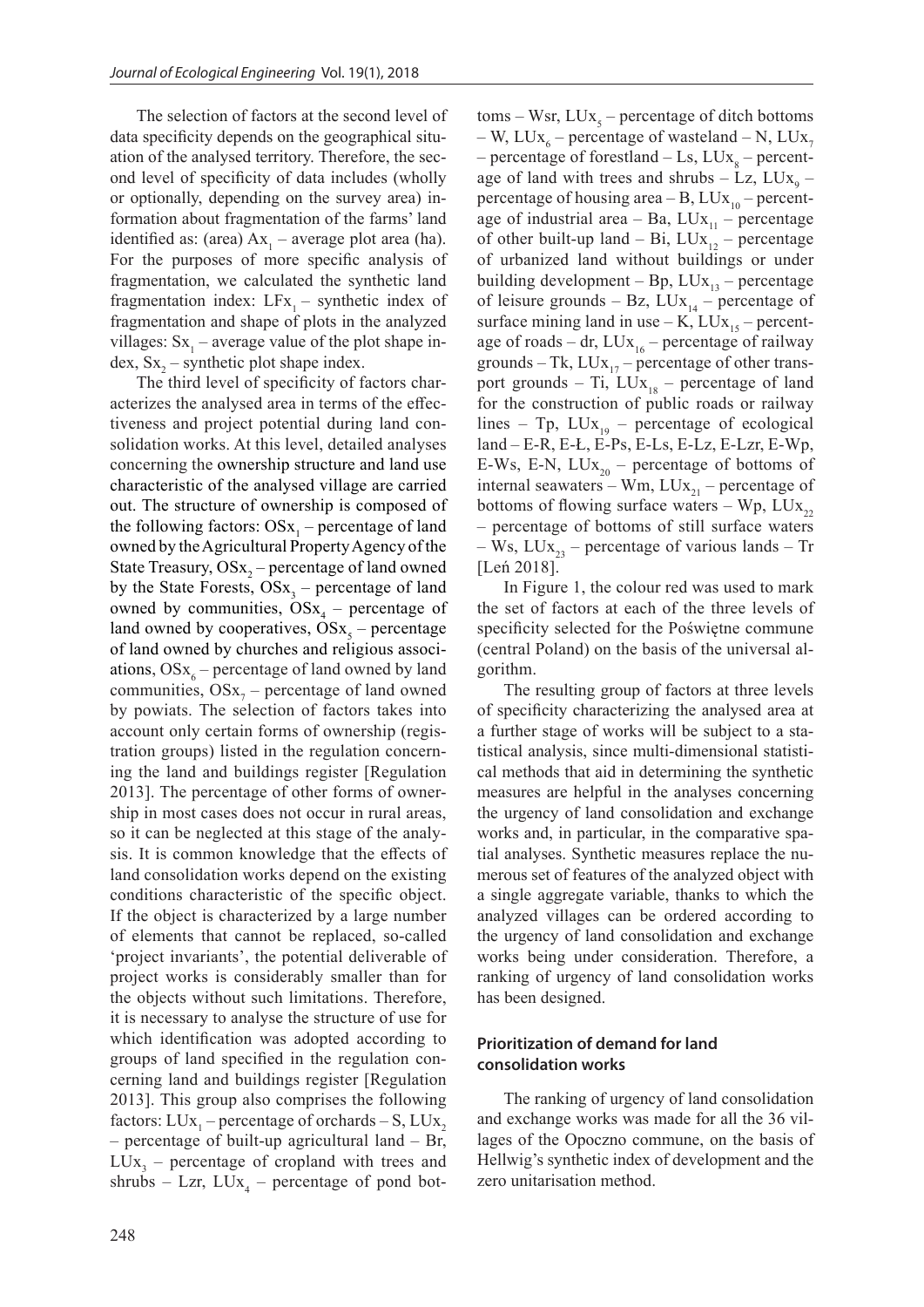

First, Hellwig's synthetic index of development was calculated. The advantage of this method, which had been applied in earlier research [Len et al. 2017], is the fact that it integrates  $\begin{bmatrix} m & 1 \end{bmatrix}$ various factors and assigns a complex aggregate measure to them. This measure allows a thorough comparison of items under analysis [Adamowicz and Janulewicz 2012]. asure allows a thorough  $d_{i0} = \left[ \sum_{j=1}^{n} (z_{ij} - z_{0j}) \right]$   $i = 1, 2, ..., m$ <br>
ir analysis [Adamowicz where  $d_i$  values are subsequently used in order to

In the first stage of calculations, the reference object with standardized variables is established:

$$
\mathbf{O}_0 = \begin{bmatrix} z_{oj} \end{bmatrix}, \quad j = 1, 2, \dots, m.
$$

The reference object has coordinates, which will can be obtained using the formula: , *j=1,2,...,m*.

 $m$ ulant,  $n \geq 1$  $z_{oj} = \max_{i} \{z_{ij}\}$  – when the selected feature is a sti-<br>with: mulant,<sup>*i*</sup>  $z_{oj} = \max_{i} \{z_{ij}\}\$  – when the selected feature is a smulant,<sup>*i*</sup>

 $F_{oj}$  that  $F_{ij}$  when the servered reduce is a defined which  $n \sum_{i=1}^{n} n_i$ ,  $\sum_{i=1}^{n} (n_i - n_i)$  $m_{\text{beam}}$  the selected feature is a destinguished structure is a desired structure is a desired structure is a desired structure in  $\alpha$  definition of  $\alpha$ For the features obtained in the feature object-based method was used which was used which was used which was used which was used which was used which was used which was used which was used which was used which was used w  $\sum_{j} z_{ij} = \min \{z_{ij}\}$  – when the selected feature is a de- $F_{\rm eff}$  the features obtained in this study, a reference-object-based method was used which was used which was used which was used which was used which was used which was used which was used which was used which was used stimulant.

 $\alpha$  assumed that the taxonomic distances obteined in this study a reference to Dependence is usually be  $\frac{1}{2}$  being a chief heard method. In order to calculate the Euclidean metric is used: Exercise object, with reference to<br>difference object, with reference to ence-object-based method was used which assumes <0;1>. The more the For the leatures obtained in this study, a refer-<br> $\sum_i$  rarameter  $S_i$  used: For the features obtained in this study, a refer-<br>
Parameter  $S_i$  usually that there is a reference object, with reference to  $\mathcal{O}(\mathcal{O})$ *<sup>i</sup> ij <sup>j</sup> d z z*

lex of develop-<br>which the taxonomic distances of the objects being advantage of this meth-<br>analyzed are established. In order to calculate these lied in earlier research distances, the Euclidean metric is used: age of this mem-<br>For the study, and the feature method was used which was used which was used which was used which was used which was used which was used which was used which was used which was used which was used which wa pplied in earlier research distances, the Euclidean metric is used:

$$
d_{i0} = \left[ \sum_{j=1}^{m} \left( z_{ij} - z_{0j} \right)^2 \right]^{\frac{1}{2}} i = 1, 2, ..., m
$$

calculations, the reference calculate Hellwig's synthetic development index:

$$
s_i = 1 - \frac{d_{i0}}{d_0} \quad i = 1, 2, \dots, m
$$

where:

$$
d_0 = \overline{d}_0 + 2S(d_0)
$$

with:

feature is a such that:  
\nf eature is a de-
$$
\overline{d}_0 = \frac{1}{n} \sum_{i=1}^n d_{i0}; \quad S(d_0) = \left[ \frac{1}{n} \sum_{i=1}^n (d_{i0} - \overline{d}_0)^2 \right]^{\frac{1}{2}}
$$

ed in this study, a refer-<br>Parameter  $S_i$  usually has values in the range od was used which assumes  $\langle 0; 1 \rangle$ . The more the  $S_i$  value approximates unity, e object, with reference to the more similar it is to the reference object.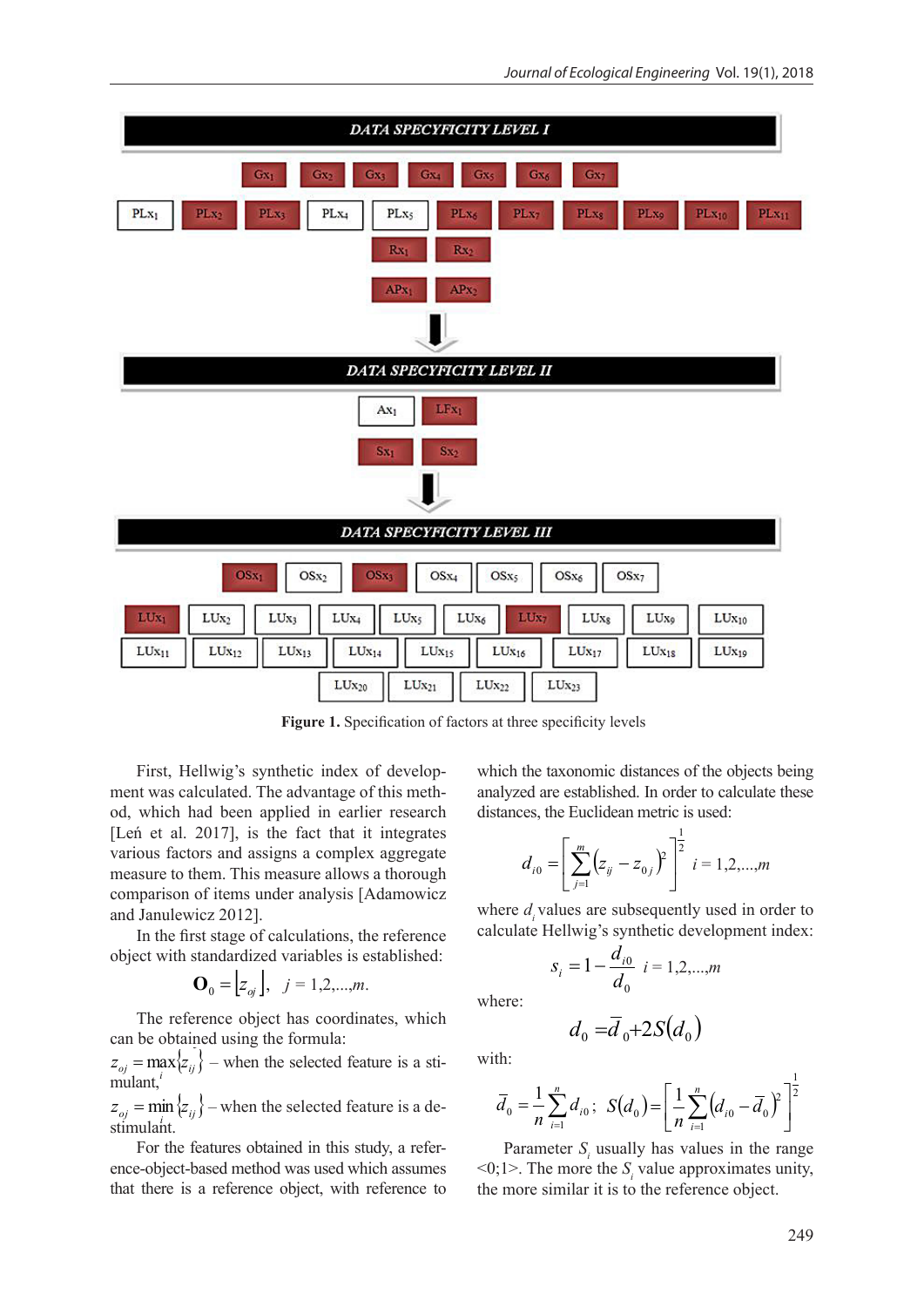The results of the calculations performed us-<br>*x<sub>min</sub>* – minimum value of a variable ing Hellwig's method were compared to those gi obtained with the zero unitarisation method. According to Kukuła [2012], diagnostic variables of objects can be classified as stimulants, destimu- *d*<sup>0</sup> *d* <sup>0</sup>2*S d*<sup>0</sup> lants, and nominants.

s, and nominants.<br>Stimulants are the variables whose increase in value contributes to an increase in the value of a<br>diagnostic feature of the object under consider value contributes to an increase in the value of a<br>diagnostic feature of the object under consideration. According to the zero unitarisation method, features, on the basis ation. According to the zero unitarisation method, features, on the basis<br>in the case of variables which are stimulants, the [Pluta 1986]: following formula is applied:  $\frac{p}{1}$ *i* ue cor<br>agnosti 0 0  $\overline{1}$ Figures in the value of a<br>
biject under consider*i* **d**<sub>*d***</sub>** *d***<sub><b>***d***</sub>** *d*<sub>*a*</sub> *d*<sub>*d*</sub> *d*<sub>*i*</sub> *d*<sub>*d*</sub> *d*<sub>*d*</sub> *d*<sub>*d*</sub> *d*<sub>*d*</sub> *d*<sub>*d*</sub> *d*<sub>*d*</sub> *d*<sub>*d*</sub> *d*<sub>*d*</sub> *d*<sub>*d*</sub> *d*<sub>*d*</sub> *d*<sub>*d*</sub> *d*<sub>*d*</sub> *d*<sub>*d*</sub> *d*<sub>*d*</sub> *d*<sub>*d*</sub> *d*<sub>*d*</sub> *d*<sub>*d*</sub> *d*<sub>*d*</sub> *d*<sub>*d*</sub></sub></sub> from *According to the zero unitarisation method, the case of variables which are stimulants, the* 0 0  $\overline{a}$ which are stimulants, the *<sup>i</sup> d d S d*

$$
Z = \frac{(x - x_{min})}{(x_{max} - x_{min})}
$$
  $z_i = \frac{1}{p} \sum_{i=1}^{n} x_i$ 

Destimulants are variables whose increase in  $\frac{1}{2}$  decrease in the value of a decrease in the value of  $\frac{1}{2}$  decrease in the value of  $\frac{1}{2}$  decrease in the value of  $\frac{1}{2}$  decrease in the value of  $\frac{1}{2}$ value contributes to a decrease in the value of a  $\frac{\text{range} < 0; 1>}{\text{range} < 0; 1>1}$ . The results diagnostic feature of the object under consider-<br>diagnostic feature of the object under consider-<br> $\frac{1}{2}$  and  $\frac{1}{2}$  and  $\frac{1}{2}$  and  $\frac{1}{2}$  and  $\frac{1}{2}$  and  $\frac{1}{2}$  and  $\frac{1}{2}$  and  $\frac{1}{2}$  and  $\frac{1}{2}$  an the following formula is appl<br>which are destimulants:  $\left( u \right)$   $\left( u \right)$   $\left( u \right)$ Destimulants are variables whose increase in ation. According to the zero unitarisation method, quently, the higher the price of the object unit of the state of the state of the state of the state of the state of the state of the state of the state of the state of th the following formula is applied for variables

$$
Z = \frac{(x_{max} - x)}{(x_{max} - x_{min})}
$$

 $\frac{(\lambda_{max} - \lambda_{min})}{(\lambda_{max} - \lambda_{min})}$ <br>where: *z* – standardized variable,

 $x$  – variable before standardization,

 $x$  – variable before standardization,<br> $x_{max}$  – maximum value of a variable in a<br>given set given set,

\n 
$$
x_{\text{min}} - \text{minimum value of a variable in a}
$$
\n  
\n  $x_{\text{min}} - \text{minimum value of a variable in a}$ \n

given set.<br>Thanks to the standardization of diagnostic frames to the standardization of diagnosite features, we can obtain a consolidated multi-criteas stimulants, destimu-<br>rial evaluation of each object. It is possible to obtain one consolidated evaluation of these objects iables whose increase in by means of aggregation. In order to calculate the synthetic measure, it is necessary to establish average values of sets which characterize individual erage values of sets which characterize individual<br>features, on the basis of the formula given below [Pluta 1986]:  $\frac{1}{2}$  asis of the form

$$
z_i = \frac{1}{p} \sum_{i=1}^{p} x_{ij} (i = 1, ..., m)
$$

The standardized measures have values in the range <0;1>. The results can be regarded as mean values of optimal values for each object. Consequently, the higher the value of the synthetic measure, the higher the position of a given object in the ranking list [Mika 2016].

The values of synthetic measures obtained in the study were used to create a prioritization ranking for the Opoczno commune, showing which villages of the commune needed consolidation most urgently. Two independent ranking lists are shown in Table 1, and a spatial map of location of the villages is presented in Figures 2 and 3.



**Figure 2.** A ranking of urgency of land consolidation and exchange, prepared using Hellwig's synthetic index of development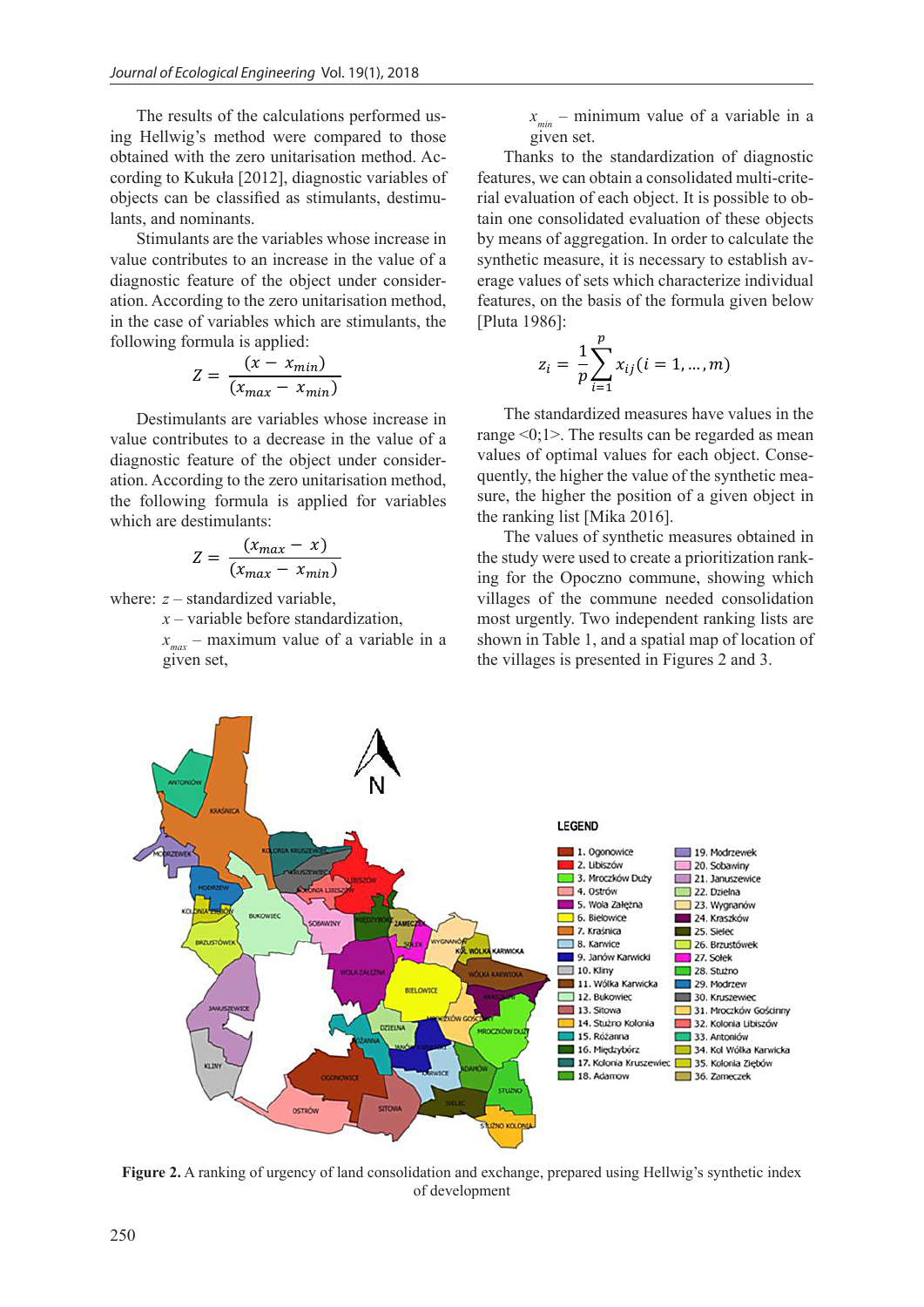|                                 |                                          | ---o- - - ------ - -<br>--o -- | כ -                               |                                |
|---------------------------------|------------------------------------------|--------------------------------|-----------------------------------|--------------------------------|
| Position on the<br>ranking list | Hellwig's synthetic index of development |                                | Zero unitarisation method         |                                |
|                                 | Value of the synthetic<br>measure        | Name of cadastral<br>community | Value of the synthetic<br>measure | Name of cadastral<br>community |
| 1                               | 0.78                                     | Ogonowice                      | 0.61                              | Ogonowice                      |
| $\overline{2}$                  | 0.66                                     | Libiszów                       | 0.58                              | <b>Bielowice</b>               |
| 3                               | 0.56                                     | Mroczków Duży                  | 0.55                              | Libiszów                       |
| 4                               | 0.49                                     | Ostrów                         | 0.55                              | Ostrów                         |
| 5                               | 0.49                                     | Wola Załężna                   | 0.55                              | Wola Załężna                   |
| 6                               | 0.48                                     | <b>Bielowice</b>               | 0.55                              | Kliny                          |
| 7                               | 0.48                                     | Kraśnica                       | 0.55                              | Wygnanów                       |
| 8                               | 0.46                                     | Karwice                        | 0.54                              | Adamów                         |
| 9                               | 0.43                                     | Janów Karwicki                 | 0.54                              | Dzielna                        |
| 10                              | 0.43                                     | Kliny                          | 0.53                              | Międzybórz                     |
| 11                              | 0.38                                     | Wólka Karwicka                 | 0.53                              | Mroczków Duży                  |
| 12                              | 0.35                                     | Bukowiec                       | 0.53                              | Karwice                        |
| 13                              | 0.35                                     | Sitowa                         | 0.53                              | Modrzew                        |
| 14                              | 0.33                                     | Stużno Kolonia                 | 0.53                              | Janów Karwicki                 |
| 15                              | 0.31                                     | Różanna                        | 0.52                              | Stużno Kolonia                 |
| 16                              | 0.31                                     | Międzybórz                     | 0.52                              | Kraśnica                       |
| 17                              | 0.31                                     | Kolonia Kruszewiec             | 0.51                              | Wólka Karwicka                 |
| 18                              | 0.30                                     | Adamów                         | 0.51                              | Solek                          |
| 19                              | 0.28                                     | Modrzewek                      | 0.51                              | Sobawiny                       |
| 20                              | 0.27                                     | Sobawiny                       | 0.50                              | Kolonia Libiszów               |
| 21                              | 0.27                                     | Januszewice                    | 0.50                              | <b>Brzustówek</b>              |
| 22                              | 0.25                                     | <b>Dzielna</b>                 | 0.47                              | Kruszewiec                     |
| 23                              | 0.24                                     | Wygnanów                       | 0.47                              | Kolonia Kruszewiec             |
| 24                              | 0.22                                     | Kraszków                       | 0.47                              | lKraszków                      |
| 25                              | 0.22                                     | Sielec                         | 0.47                              | <b>Bukowiec</b>                |
| 26                              | 0.22                                     | Brzustówek                     | 0.46                              | Różanna                        |
| 27                              | 0.21                                     | Sołek                          | 0.46                              | Stużno                         |
| 28                              | 0.20                                     | Stużno                         | 0.46                              | Kol Wólka Karwicka             |
| 29                              | 0.20                                     | Modrzew                        | 0.46                              | Sitowa                         |
| 30                              | 0.20                                     | <b>Kruszewiec</b>              | 0.45                              | Januszewice                    |
| 31                              | 0.17                                     | Mroczków Gościnny              | 0.45                              | Kolonia Ziebów                 |
| 32                              | 0.17                                     | Kolonia Libiszów               | 0.45                              | Modrzewek                      |
| 33                              | 0.17                                     | Antoniów                       | 0.43                              | Mroczków Gościnny              |
| 34                              | 0.12                                     | Kol Wólka Karwicka             | 0.40                              | Sielec                         |
| 35                              | 0.07                                     | Kolonia Ziębów                 | 0.39                              | Antoniów                       |
| 36                              | 0.02                                     | Zameczek                       | 0.25                              | Zameczek                       |
|                                 |                                          |                                |                                   |                                |

**Table 1.** Land consolidation urgency rankings obtained using ZUM and Hellwig's method

As shown in Table 1, the positions of the following villages were the same in both rankings: Kraszków, Ogonowice, Ostrów, Wola Załężna, and Zameczek. These settlements constituted over 13% of all analyzed villages. Four locations (over 11.1% of all villages) had the ranks that differed in one position. A difference of two positions was found for Antoniów and Mroczków Gościnny, which constituted over 5% of the whole study group. The ranks of four cadastral communities (over 11% of the villages studied) in the two lists differed by four positions. Another two villages differed by five ranking positions. A difference of six positions was found in the case of four villages (11.1%). Two communities (5.6%) had ranks that differed by 8 positions between the two lists. A difference of 9 positions was found for four villages, which constituted 11.1% of all the villages studied. Differences of 10, 11, and 12 positions occurred in the case of Adamów (2.8%), Różanna (2.8%), Kolonia Libiszów (2.8%), respectively. The ranks of three villages (8.3% of all villages) differed by 13 positions. The greatest discrepancy in the value of the synthetic measure between the two analyzed ranking lists was 16 positions. Such a large dif-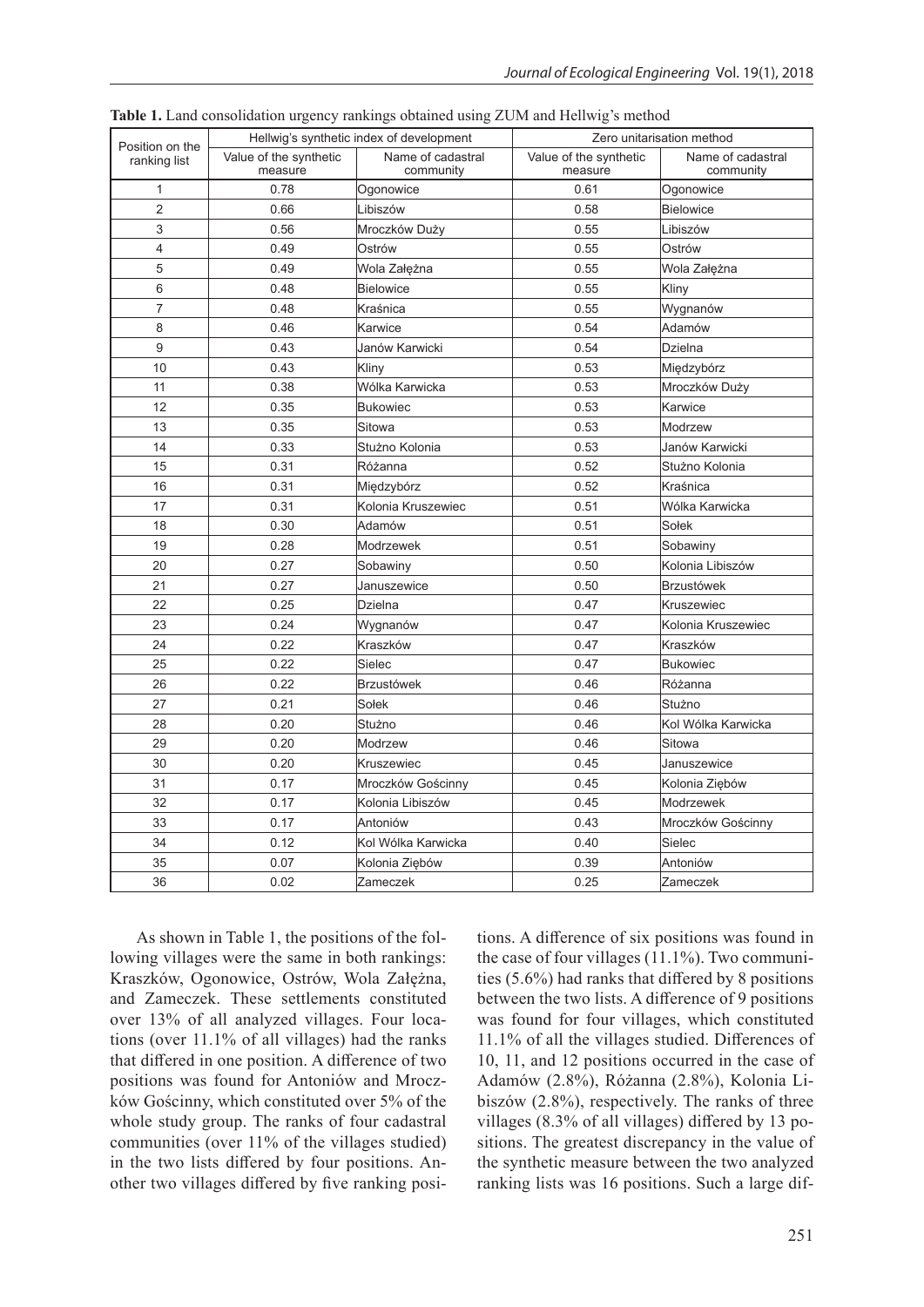

**Figure 3.** A ranking of urgency of land consolidation and exchange, prepared using the zero unitarisation method

ference was found for the villages of Sitowa, Modrzew, and Wygnanów.

The results of the present study indicate that consolidation is required most urgently in the villages of Ogonowice, Libiszów, Bielowice, Ostrów, and Wola Załężna. These villages are characterized by a very high number of privately owned plots and a low fragmentation index. In Ostrów, plots which are part of private agricultural holdings constitute 90% of the general number of plots; in the remaining locations, the privately owned plots constitute over 90% of all plots. It needs to be noted that one of the selected locations – Libiszów – stands out as having the smallest average size of individually owned plots (0.21 ha). This location also has a very low fragmentation index of 2.89. For comparison, the fragmentation indices for the other villages are as follows: Ogonowice – 3.11, Ostrów – 3.30, Wola Załężna – 3.67, Bielowice – 3.86.

What is worth mentioning is the fact that the percentage of the area covered by land belonging to agricultural holdings (group 7.1), in relation to group 7, in the selected villages, is very high and amounts to over 90% for each village (Bielowice – 96.8%, Libiszów – 95.7%, Ogonowice – 94.7%, Ostrów – 96.5%, Wola Załężna – 93.3%).

The analysis has also shown that the villages of Ogonowice and Libiszów have the highest general number of plots in the whole commune, which amounts to 3,350 and 2,672 plots, respectively.

The villages of Bielowice, Ogonowice, and Wola Załężna have the largest populations, in relation to the whole commune. There are over 100 inhabitants per  $1 \text{ km}^2$  in those villages.

The productivity ratio for arable land in Wola Załężna, Ogonowice, Bielowice, and Libiszów is 0.4. In Ostrów, the ratio is a bit lower at 0.3. The situation is similar in the case of the productivity ratio for grasslands. A ratio of 0.4 was obtained for Ogonowice, Bielowice, Libiszów, and Ostrów. In the case of Wola Załężna, the ratio is 0.5, which is the highest value in the entire commune.

Within the area of Wola Załężna, 7.1% of plots have no road access, and in the other villages this percentage is much higher: Bielowice  $-15.6\%$ , Ostrów – 28.0%, Ogonowice –30.5%, and Libiszów – 40.3%.

An analysis of the geometry of the plots has shown that an average value of the elongation ratio is over 2 in Bielowice, Wola Załężna, and Libiszów. In Ogonowice, the elongation ratio is 3.2, and in Ostrów only 1.3. In the case of the synthet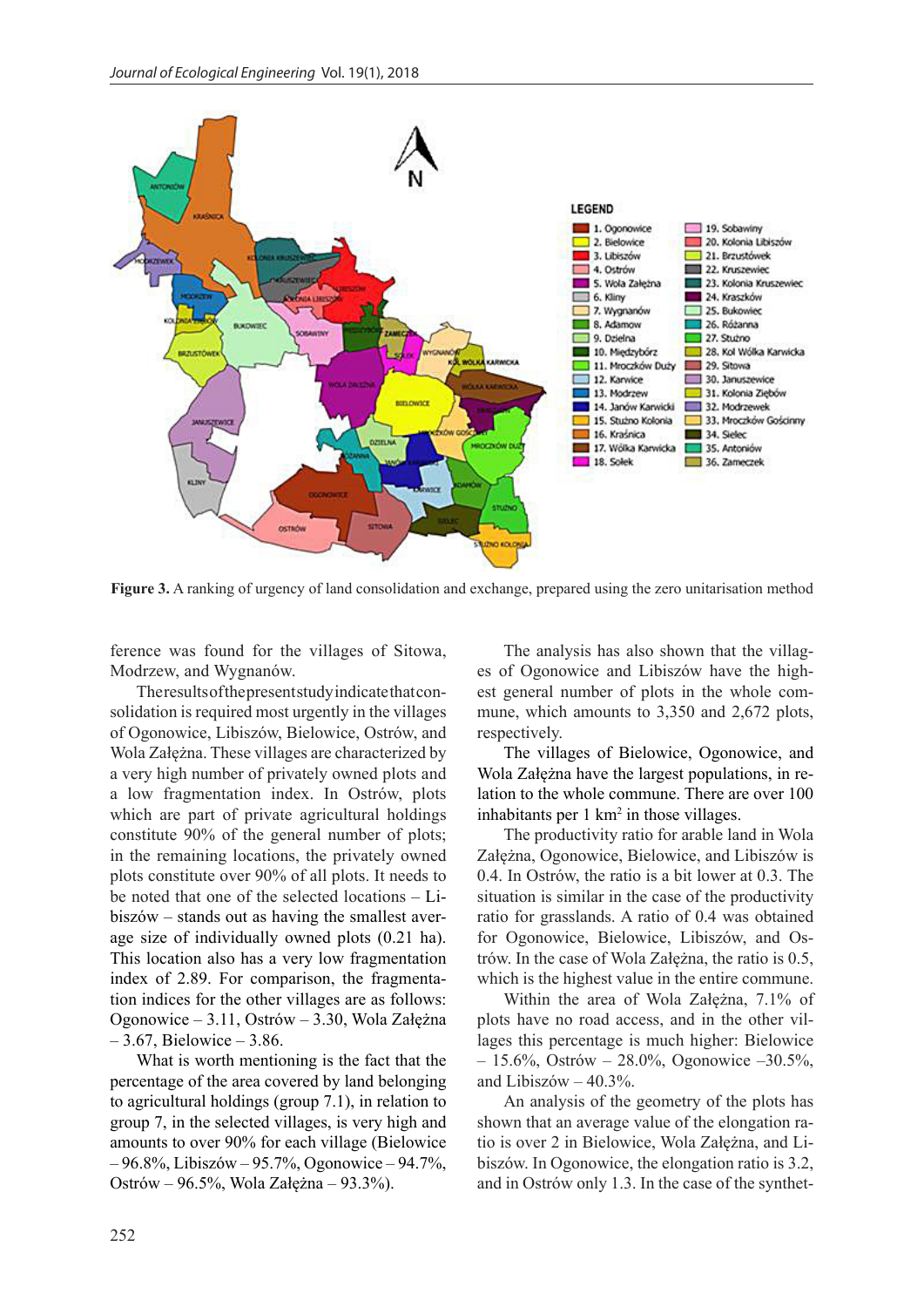ic elongation ratio, the numbers vary among the villages. An elongation ratio of over 2 was found for Bielowice and Ogonowice, and the values for the remaining locations are: Libiszów (3.0), Wola Załężna (3.2), Ostrów (1.8).

The last position in both ranking lists is occupied by the village of Zameczek, which is the third smallest settlement in the commune. It is characterized by the lowest number of plots belonging to private agricultural holdings, which constitute 64.3% of all the plots in the area. This village has the highest fragmentation index in the whole commune, which amounts to 4.97, and the average plot area (group 7) is 8.15 ha. The synthetic plot elongation index reaches the value of 5.2, whereas the average elongation is 5.0. These are the highest values among of the ones obtained for the studied locations.

#### **CONCLUSIONS**

The results of the present study, which regards the prioritization of consolidation interventions in the villages of the Opoczno commune, show that the spatial structure in the analyzed area is very defective and requires major re-adjustment. In particular, land consolidation and exchange measures should be implemented in this area. These measures are used to improve the spatial structure of rural areas, but they might also have a positive effect on the acceleration of reforms aimed at transforming the Land and Property Register into a full-featured real estate cadastre in Poland.

In this light, it seems necessary to work towards the preparation and implementation of land consolidation programs. This applies both to the local government authorities and land owners, who frequently oppose the introduction of such measures. Consolidation helps to improve the spatial parameters such as the number, area and shape of plots, as well as reduce the number of plots without road access and the number of plots in individual holdings, as well as increase the width of plots. As a result of consolidation, the road network is improved, which decreases the time it takes a farmer to get to the fields. Planned rearrangement of land parcels increases the profitability of agricultural production. It is worth noting that besides improving the farming conditions, land consolidation brings additional benefits, including social gains (better living and working conditions), an increase in the market value of plots, positive changes in landscape and the environment (melioration, recultivation), organizational and legal benefits (termination of easement, co-ownership, and collective land ownership). Consolidated lands become more attractive as tourist destinations and provide more opportunities for the development of non-agricultural activity.

Because it is impossible to rearrange land parcels in a larger area all at the same time, due to financial and other considerations, the consolidation measures should first be implemented in those villages, the spatial structure of which is the most defective. Multidimensional statistics greatly facilitate establishing the order in which villages in a given area should be subjected to land consolidation and exchange.

#### **REFERENCES**

- 1. Adamowicz M., Janulewicz P. 2012. The use of multidimensional methods in determining the competitive position of the commune on the example of the Lubelskie Voivodeship (in Polish). Vol. XIII/1, Katedra Ekonometrii i Statystyki SGGW, Warszawa.
- 2. Dawidowicz A., Zrobek R. 2014. Analysis of concepts of cadastral system technological development. In: Proceedings of the 9th International Conference Environmental Engineering - Selected Papers. DOI: 10.3846/enviro.2014.201.
- 3. Dawidowicz A., Zrobek R. 2016. Hierarchical development of the spatial data infrastructures as a globalization trend. In: Proceedings of the Baltic Geodetic Congress, Geomatics 2016. DOI: 10.1109/BGC.Geomatics.2016.34.
- 4. Kukuła K. 2012. Quantitative methods in economic research. Proposal to build a ranking of objects using quantitative and qualitative features (in Polish).. Vol. XIII/1, Katedra Ekonometrii i Statystyki SGGW, Warszawa.
- 5. Kwinta, A., Gniadek, J. 2017. The description of parcel geometry and its application in terms of land consolidation planning. Computers and Electronics in Agriculture, 136, 117–124.
- 6. Leń P., Skrzypczak I., Oleniacz G., Mika M. 2017. The use of statistical methods for the evaluation of land adjustment proposals and elimination of the patchwork pattern of land ownership. In: Proceedings of the 10th International Conference Vilnius Gediminas Technical University "Environmental Engineering". DOI: https://doi.org/10.3846/ enviro.2017.214.
- 7. Leń P. 2018. An algorithm for selecting groups of factors for prioritization of land consolida-